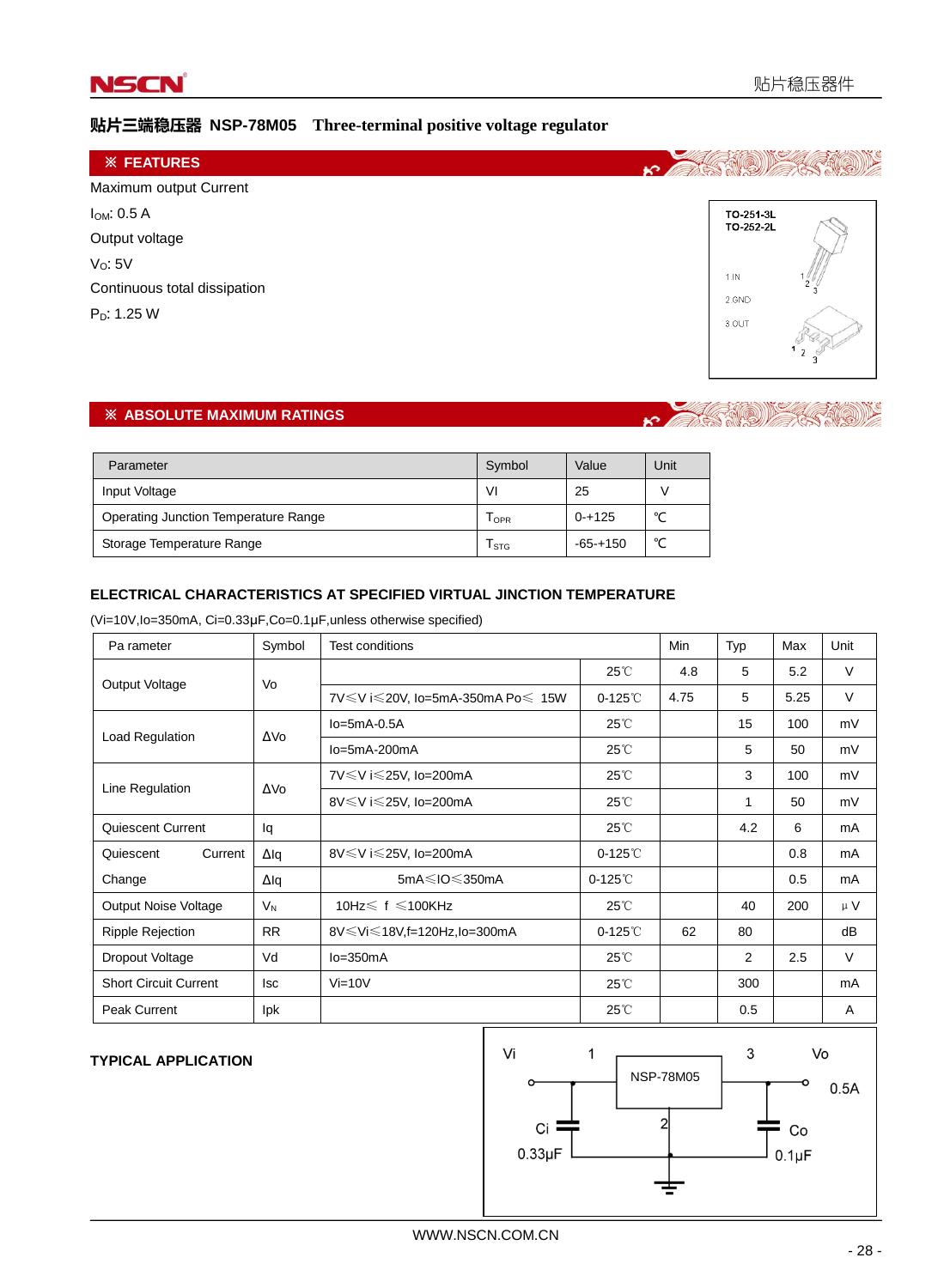

# 贴片三端稳压器 **NSP-78M06 Three-terminal positive voltage regulator**

| <b><i>※ FEATURES</i></b>     |               |
|------------------------------|---------------|
| Maximum output Current       |               |
| $I_{OM}: 0.5 A$              | TO-251-3L     |
| Output voltage               | TO-252-2L     |
| V <sub>O</sub> : 6V          |               |
| Continuous total dissipation | 1.1N<br>2.GND |
| $P_D: 1.25 W$                | 3.OUT         |
|                              |               |
|                              |               |

### ※ **ABSOLUTE MAXIMUM RATINGS**

# K MARSHID

| Parameter                                   | Symbol | Value        | Unit   |
|---------------------------------------------|--------|--------------|--------|
| Input Voltage                               | VI     | 25           |        |
| <b>Operating Junction Temperature Range</b> | I OPR  | $0 - + 125$  | $\sim$ |
| Storage Temperature Range                   | I STG  | $-65 - +150$ | $\sim$ |

#### **ELECTRICAL CHARACTERISTICS AT SPECIFIED VIRTUAL JINCTION TEMPERATURE**

(Vi=11V, IO=350mA,Ci=0.33μF,Co=0.1μF, unless otherwise specified)

| Pa rameter                   | Symbol      | <b>Test conditions</b>           |                    | Min  | Typ | Max  | Unit   |
|------------------------------|-------------|----------------------------------|--------------------|------|-----|------|--------|
| Output Voltage               | Vo          |                                  | $25^{\circ}$ C     | 5.75 | 6   | 6.25 | V      |
|                              |             | 8V≤V i≤21V, lo=5mA-350mA Po≤ 15W | $0 - 125^{\circ}C$ | 5.7  | 6   | 6.3  | $\vee$ |
|                              |             | $Io=5mA-0.5A$                    | $25^{\circ}$ C     |      | 18  | 120  | mV     |
| Load Regulation              | ΔVο         | $Io = 5mA - 200mA$               | $25^{\circ}$ C     |      | 10  | 60   | mV     |
|                              |             | 8V≤V i≤25V, lo=200mA             | $25^{\circ}$ C     |      | 5   | 100  | mV     |
| Line Regulation              | ΔVο         | 9V≤V i≤25V, lo=200mA             | $25^{\circ}$ C     |      | 1.5 | 50   | mV     |
| Quiescent Current            | lq          |                                  | $25^{\circ}$ C     |      | 4.3 | 6    | mA     |
| Current<br>Quiescent         | Δlq         | 9V≤V i≤25V, lo=200mA             | $0 - 125^{\circ}C$ |      |     | 0.8  | mA     |
| Change                       | $\Delta$ lq | 5mA≤I O≤350mA                    | $0 - 125^{\circ}C$ |      |     | 0.5  | mA     |
| Output Noise Voltage         | $V_{N}$     | 10Hz ≤ f ≤100KHz                 | $25^{\circ}$ C     |      | 45  |      | uV     |
| <b>Ripple Rejection</b>      | <b>RR</b>   | 9V≤Vi≤19V,f=120Hz,lo=300mA       | $0 - 125^{\circ}C$ | 59   | 80  |      | dB     |
| Dropout Voltage              | Vd          | $lo = 350mA$                     | $25^{\circ}$ C     |      | 2   |      | $\vee$ |
| <b>Short Circuit Current</b> | lsc         | $Vi=11V$                         | $25^{\circ}$ C     |      | 270 |      | mA     |
| <b>Peak Current</b>          | <b>lpk</b>  |                                  | $25^{\circ}$ C     |      | 0.5 |      | A      |

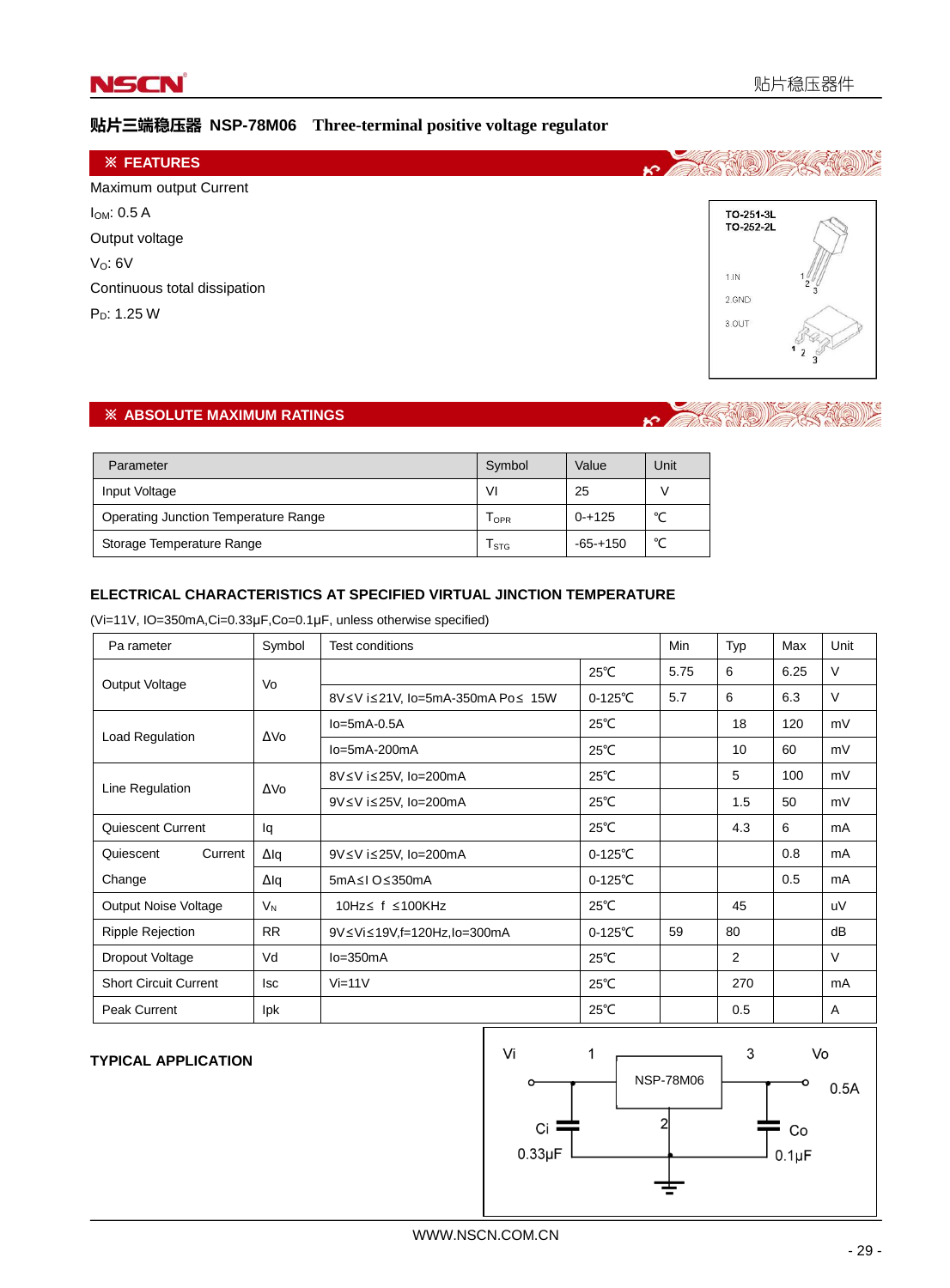

# 贴片三端稳压器 **NSP-78M08 Three-terminal positive voltage regulator**

| <b>※ FEATURES</b>                    |                        |  |
|--------------------------------------|------------------------|--|
| Maximum output Current               |                        |  |
| $I_{OM}: 0.5 A$                      | TO-251-3L<br>TO-252-2L |  |
| Output voltage                       |                        |  |
| $V_0$ : 8 $V$                        | 1.1N                   |  |
| Continuous total dissipation         | 2.GND                  |  |
| P <sub>D</sub> : 1.25 W (Ta = 25 °C) | 3.OUT                  |  |
|                                      |                        |  |

# ※ **ABSOLUTE MAXIMUM RATINGS**

#### **TAS NOW!**  $\mathbf{k}$

| Parameter                            | Symbol  | Value        | Unit   |
|--------------------------------------|---------|--------------|--------|
| Input Voltage                        | VI      | 25           |        |
| Operating Junction Temperature Range | $I$ OPR | $0 - + 125$  | $\sim$ |
| Storage Temperature Range            | I STG   | $-65 - +150$ | $\sim$ |

#### **ELECTRICAL CHARACTERISTICS AT SPECIFIED VIRTUAL JINCTION TEMPERATURE**

(Vi=14V,Io=350mA,Ci=0.33μF,Co=0.1μF,unless otherwise specified)

| Pa rameter                   | Symbol     | <b>Test conditions</b>             |                    | Min | Typ | Max | Unit |
|------------------------------|------------|------------------------------------|--------------------|-----|-----|-----|------|
|                              |            |                                    | $25^{\circ}$ C     | 7.7 | 8   | 8.3 | V    |
| Output Voltage               | Vo         | 10.5≤V i≤23V, lo=5mA-350mA Po≤ 15W | $0 - 125^{\circ}C$ | 7.6 | 8   | 8.4 | V    |
|                              | ΔVο        | $lo = 5mA - 500mA$                 | $25^{\circ}$ C     |     | 20  | 160 | mV   |
| Load Regulation              |            | $lo = 5mA - 200mA$                 | $25^{\circ}$ C     |     | 10  | 80  | mV   |
|                              | ΔVο        | 10.5V≤V i≤25V, lo=200mA            | $25^{\circ}$ C     |     | 6   | 100 | mV   |
| Line Regulation              |            | 11V≤V i≤25V, lo=200mA              | $25^{\circ}$ C     |     | 2   | 50  | mV   |
| Quiescent Current            | lq         |                                    | $25^{\circ}$ C     |     | 4.6 | 6   | mA   |
| Quiescent Current            | Δlq        | 10.5V≤V i≤25V, lo=200mA            | $0 - 125^{\circ}C$ |     |     | 0.8 | mA   |
| Change                       | Δlq        | 5mA≤I O≤350mA                      | $0 - 125^{\circ}C$ |     |     | 0.5 | mA   |
| <b>Output Noise Voltage</b>  | $V_{N}$    | 10Hz ≤ f ≤100KHz                   | $25^{\circ}$ C     |     | 52  |     | μV   |
| <b>Ripple Rejection</b>      | <b>RR</b>  | 11.5V≤Vi≤21.5V,f=120Hz,lo=300mA    | $0 - 125^{\circ}C$ | 56  | 80  |     | dB   |
| Dropout Voltage              | Vd         | $lo = 350mA$                       | $25^{\circ}$ C     |     | 2   |     | v    |
| <b>Short Circuit Current</b> | <b>Isc</b> | $Vi=14V$                           | $25^{\circ}$ C     |     | 250 |     | mA   |
| Peak Current                 | lpk        |                                    | $25^{\circ}$ C     |     | 0.5 |     | A    |

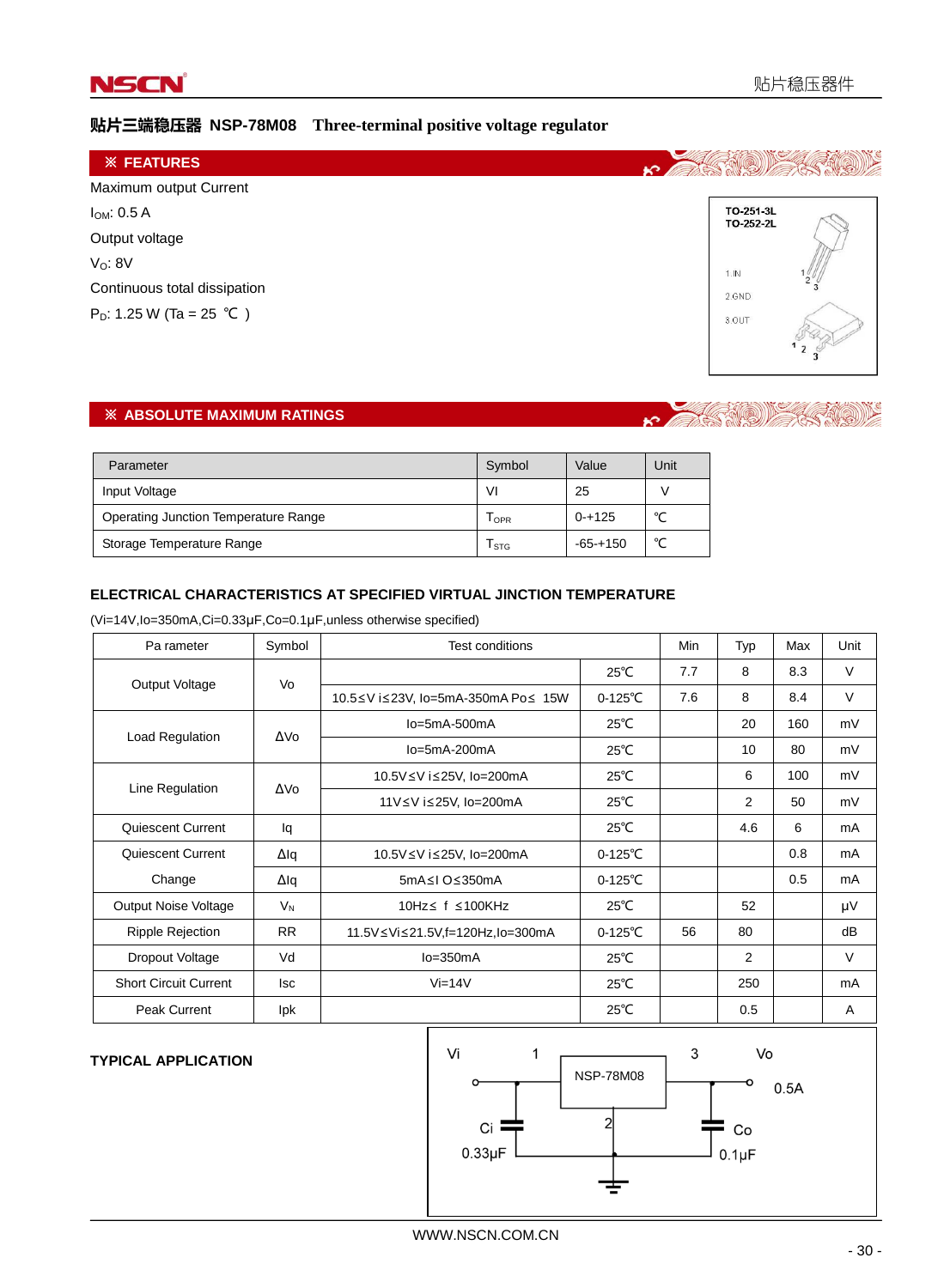

# 贴片三端稳压器 **NSP-78M09 Three-terminal positive voltage regulator**

| <b>※ FEATURES</b>                    |                         |
|--------------------------------------|-------------------------|
| Maximum output Current               |                         |
| $I_{OM}: 0.5 A$                      | TO-251-3L<br>TO-252-2L  |
| Output voltage                       |                         |
| V <sub>O</sub> : 9V                  | 1.1N                    |
| Continuous total dissipation         | $2\frac{6}{7}$<br>2.GND |
| P <sub>D</sub> : 1.25 W (Ta = 25 °C) | 3.OUT                   |
|                                      |                         |

# ※ **ABSOLUTE MAXIMUM RATINGS**

# **K** CASARI

| Parameter                                   | Symbol  | Value       | Unit   |
|---------------------------------------------|---------|-------------|--------|
| Input Voltage                               | ٧I      | 25          |        |
| <b>Operating Junction Temperature Range</b> | $I$ OPR | $0 - + 125$ | $\sim$ |
| Storage Temperature Range                   | I STG   | $-65-+150$  | $\sim$ |

#### **ELECTRICAL CHARACTERISTICS AT SPECIFIED VIRTUAL JINCTION TEMPERATURE**

(Vi=16V, Io=350mA,Ci=0.33μF,Co=0.1μF, unless otherwise specified)

| Pa rameter                   | Symbol          | Test conditions                     |                    | Min  | Typ            | Max  | Unit   |
|------------------------------|-----------------|-------------------------------------|--------------------|------|----------------|------|--------|
|                              | Vo              |                                     | $25^{\circ}$ C     | 8.65 | 9              | 9.35 | V      |
| Output Voltage               |                 | 11.5≤V i≤24V, lo=5mA-350mA, Po≤ 15W | $0-125^{\circ}$ C  | 8.55 | 9              | 9.45 | $\vee$ |
|                              |                 | lo=5mA-500mA                        | $25^{\circ}$ C     |      | 20             | 180  | mV     |
| Load Regulation              | ΔVο             | $Io = 5mA - 200mA$                  | $25^{\circ}$ C     |      | 10             | 90   | mV     |
|                              |                 | 11.5V ≤ V i ≤ 26V, lo=200mA         | $25^{\circ}$ C     |      | 6              | 100  | mV     |
| Line Regulation              | ΔV <sub>0</sub> | 12V≤V i≤26V, lo=200mA               | $25^{\circ}$ C     |      | $\overline{2}$ | 50   | mV     |
| Quiescent Current            | lq              |                                     | $25^{\circ}$ C     |      | 4.6            | 6    | mA     |
| Current<br>Quiescent         | $\Delta$ lq     | 11.5V≤V i≤26V, lo=200mA             | $0-125^{\circ}$ C  |      |                | 0.8  | mA     |
| Change                       | $\Delta$ lq     | 5mA≤I O≤350mA                       | $0 - 125^{\circ}C$ |      |                | 0.5  | mA     |
| Output Noise Voltage         | $V_{N}$         | 10Hz ≤ f ≤100KHz                    | $25^{\circ}$ C     |      | 60             |      | μV     |
| <b>Ripple Rejection</b>      | <b>RR</b>       | 13≤Vi≤23V,f=120Hz,lo=300mA          | $0 - 125^{\circ}C$ | 56   | 80             |      | dB     |
| Dropout Voltage              | Vd              | $lo = 350mA$                        | $25^{\circ}$ C     |      | 2              |      | $\vee$ |
| <b>Short Circuit Current</b> | lsc             | $Vi=16V$                            | $25^{\circ}$ C     |      | 250            |      | mA     |
| <b>Peak Current</b>          | <b>lpk</b>      |                                     | $25^{\circ}$ C     |      | 0.5            |      | A      |

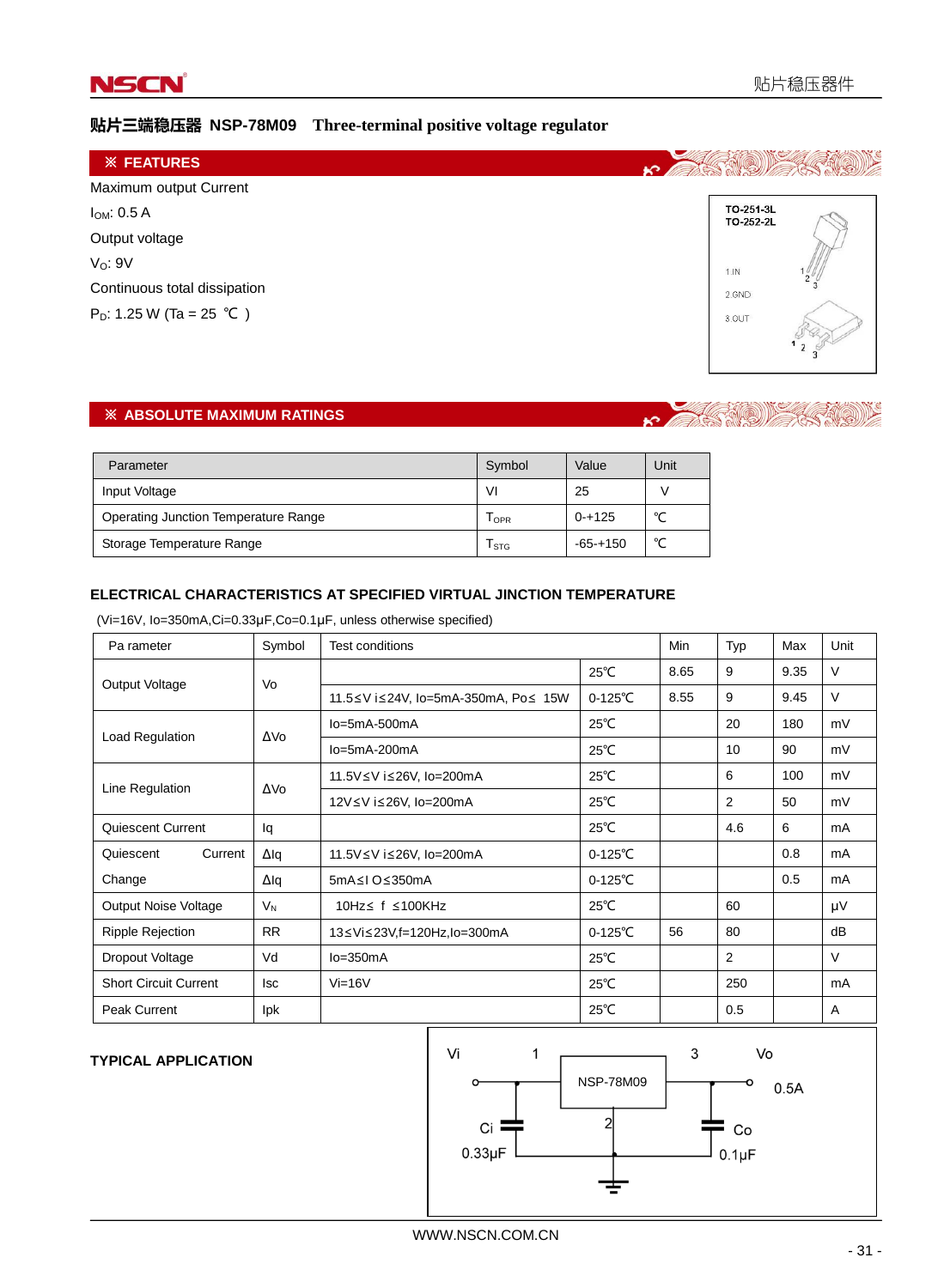

# 贴片三端稳压器 **NSP-78M12 Three-terminal positive voltage regulator**



#### ※ **ABSOLUTE MAXIMUM RATINGS**



| Parameter                            | Symbol         | Value       | Unit   |
|--------------------------------------|----------------|-------------|--------|
| Input Voltage                        | V <sub>i</sub> | 35          |        |
| Operating Junction Temperature Range | $1$ OPR        | $0 + 125$   | $\sim$ |
| Storage Temperature Range            | I STG          | $-65 + 150$ | $\sim$ |

#### **ELECTRICAL CHARACTERISTICS AT SPECIFIED VIRTUAL JINCTION TEMPERATURE**

(Vi=19V,Io=350mA,Ci=0.33μF,Co=0.1μF,unless otherwise specified)

| Pa rameter                   | Symbol    | <b>Test conditions</b>              |                   | Min  | Typ | Max  | Unit   |
|------------------------------|-----------|-------------------------------------|-------------------|------|-----|------|--------|
| Output Voltage               | Vo        |                                     | $25^{\circ}$ C    | 11.5 | 12  | 12.5 | V      |
|                              |           | 14.5≤Vi≤27V, lo=5mA-350mA Po≤ 1.25W | $0-125^{\circ}$ C | 11.4 | 12  | 12.6 | $\vee$ |
| Load Regulation              | ΔVο       | $Io = 5mA - 500mA$                  | $25^{\circ}$ C    |      | 25  | 240  | mV     |
|                              |           | $Io = 5mA - 200mA$                  | $25^{\circ}$ C    |      | 10  | 120  | mV     |
| Line Regulation              | ΔVο       | 14.5V ≤ Vi ≤ 30V, Io=200mA          | $25^{\circ}$ C    |      | 10  | 100  | mV     |
|                              |           | 16V≤Vi≤30V, lo=200mA                | $25^{\circ}$ C    |      | 3   | 50   | mV     |
| Quiescent Current            | lq        |                                     | $25^{\circ}$ C    |      | 4.6 | 6    | mA     |
| Quiescent Current            | Δlq       | 14.5V ≤ Vi ≤ 30V, Io=200mA          | $0-125^{\circ}$ C |      |     | 0.8  | mA     |
| Change                       | Δlq       | 5mA≤IO≤350mA                        | $0-125^{\circ}$ C |      |     | 0.5  | mA     |
| Output Noise Voltage         | $V_{N}$   | 10Hz≤f≤100KHz                       | $25^{\circ}$ C    |      | 75  |      | μV     |
| <b>Ripple Rejection</b>      | <b>RR</b> | 15≤Vi≤25V,f=120Hz,lo=300mA          | $0-125^{\circ}$ C | 55   | 80  |      | dB     |
| Dropout Voltage              | Vd        | $lo = 350mA$                        | $25^{\circ}$ C    |      | 2   |      | V      |
| <b>Short Circuit Current</b> | lsc       | $Vi=19V$                            | $25^{\circ}$ C    |      | 240 |      | mA     |
| <b>Peak Current</b>          | Ipk       |                                     | $25^{\circ}$ C    |      | 0.7 |      | A      |

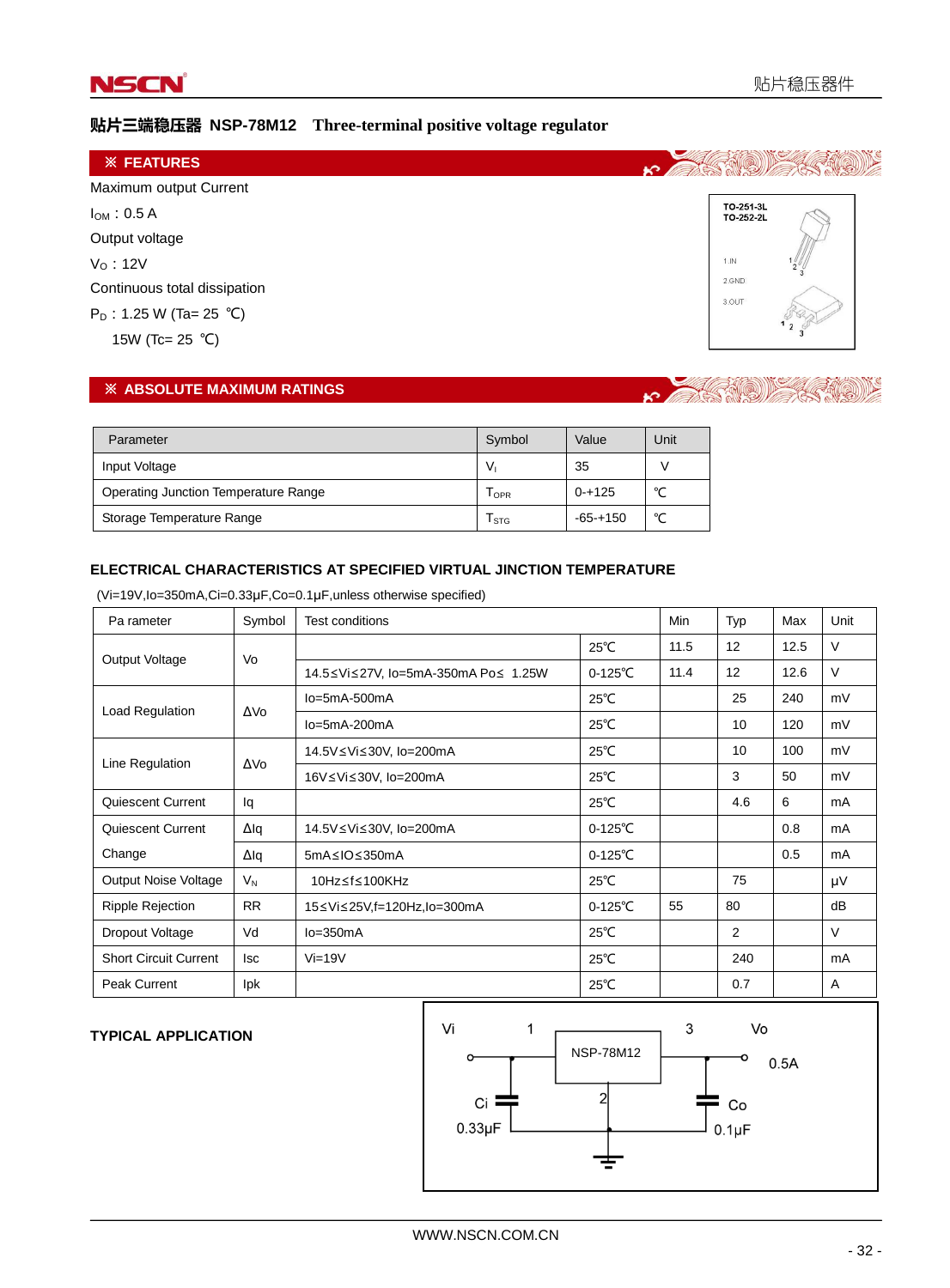

# 贴片三端稳压器 **NSP-78M15 Three-terminal positive voltage regulator**

| <b>※ FEATURES</b>            |                                       |
|------------------------------|---------------------------------------|
| Maximum output Current       |                                       |
| $I_{OM}$ : 0.5 A             | TO-251                                |
| Output voltage               | TO-252-2L                             |
| $VO$ : 15V                   |                                       |
| Continuous total dissipation | 2 <sub>2</sub><br>1.1N                |
| $P_D$ : 1.25 W (Ta= 25 °C)   | <b>Contractor</b><br>2.GND<br>$\circ$ |
|                              | 3.OUT                                 |

# ※ **ABSOLUTE MAXIMUM RATINGS**

#### $\mathbb{R}$  ((@)))  $\mathbf{r}$

| Parameter                                   | Symbol         | Value       | Unit   |
|---------------------------------------------|----------------|-------------|--------|
| Input Voltage                               | V <sub>i</sub> | 35          |        |
| <b>Operating Junction Temperature Range</b> | $I$ OPR        | $0 - + 125$ | $\sim$ |
| Storage Temperature Range                   | I STG          | $-65 + 150$ | $\sim$ |

#### **ELECTRICAL CHARACTERISTICS AT SPECIFIED VIRTUAL JINCTION TEMPERATURE**

(Vi=23V,Io=350mA,Ci=0.33μF,Co=0.1μF,unless otherwise specified)

| Pa rameter                   | Symbol          | <b>Test conditions</b>           |                    | Min   | Typ | Max   | Unit |
|------------------------------|-----------------|----------------------------------|--------------------|-------|-----|-------|------|
| Output Voltage               | Vo              | $Vi=23V$ , $lo=350mA$            | $25^{\circ}$ C     | 14.4  | 15  | 15.6  | V    |
|                              |                 | 17.5≤Vi≤30V, lo=5mA~350mA Po≤15W | $0 - 125^{\circ}C$ | 14.25 | 15  | 15.75 | V    |
| Load Regulation              | ΔVο             | $lo = 5mA - 500mA$               | $25^{\circ}$ C     |       |     | 300   | mV   |
|                              |                 | $lo = 5mA - 200mA$               | $25^{\circ}$ C     |       |     | 150   | mV   |
| Line Regulation              | ΔV <sub>0</sub> | 17.5V≤Vi≤30V, lo=200mA           | $25^{\circ}$ C     |       |     | 100   | mV   |
|                              |                 | 20V≤Vi≤26V, lo=200mA             | $25^{\circ}$ C     |       |     | 50    | mV   |
| Quiescent Current            | lq              | $Vi=23V$ , $lo=350mA$            | $25^{\circ}$ C     |       |     | 6     | mA   |
| Current<br>Quiescent         | Δlq             | 17.5V≤Vi≤30V, lo=200mA           | $0 - 125^{\circ}C$ |       |     | 0.8   | mA   |
| Change                       | Δlq             | Vi=23V, Io=5mA~350mA             | $0 - 125^{\circ}C$ |       |     | 0.5   | mA   |
| <b>Output Noise Voltage</b>  | $V_{N}$         | 10Hz≤f≤100KHz                    | $25^{\circ}$ C     |       | 90  |       | μV   |
| Ripple Rejection             | <b>RR</b>       | 18.5≤Vi≤28.5V,f=120Hz,lo=300mA   | $0 - 125^{\circ}C$ | 54    |     |       | dB   |
| Dropout Voltage              | Vd              |                                  | $25^{\circ}$ C     |       | 2   |       | V    |
| <b>Short Circuit Current</b> | <b>Isc</b>      | Vi=23V, lo=350mA                 | $25^{\circ}$ C     | 14.4  | 15  | 15.6  | V    |
| <b>Peak Current</b>          | <b>lpk</b>      | 17.5≤Vi≤30V, lo=5mA~350mA Po≤15W | $0 - 125^{\circ}C$ | 14.25 | 15  | 15.75 | V    |